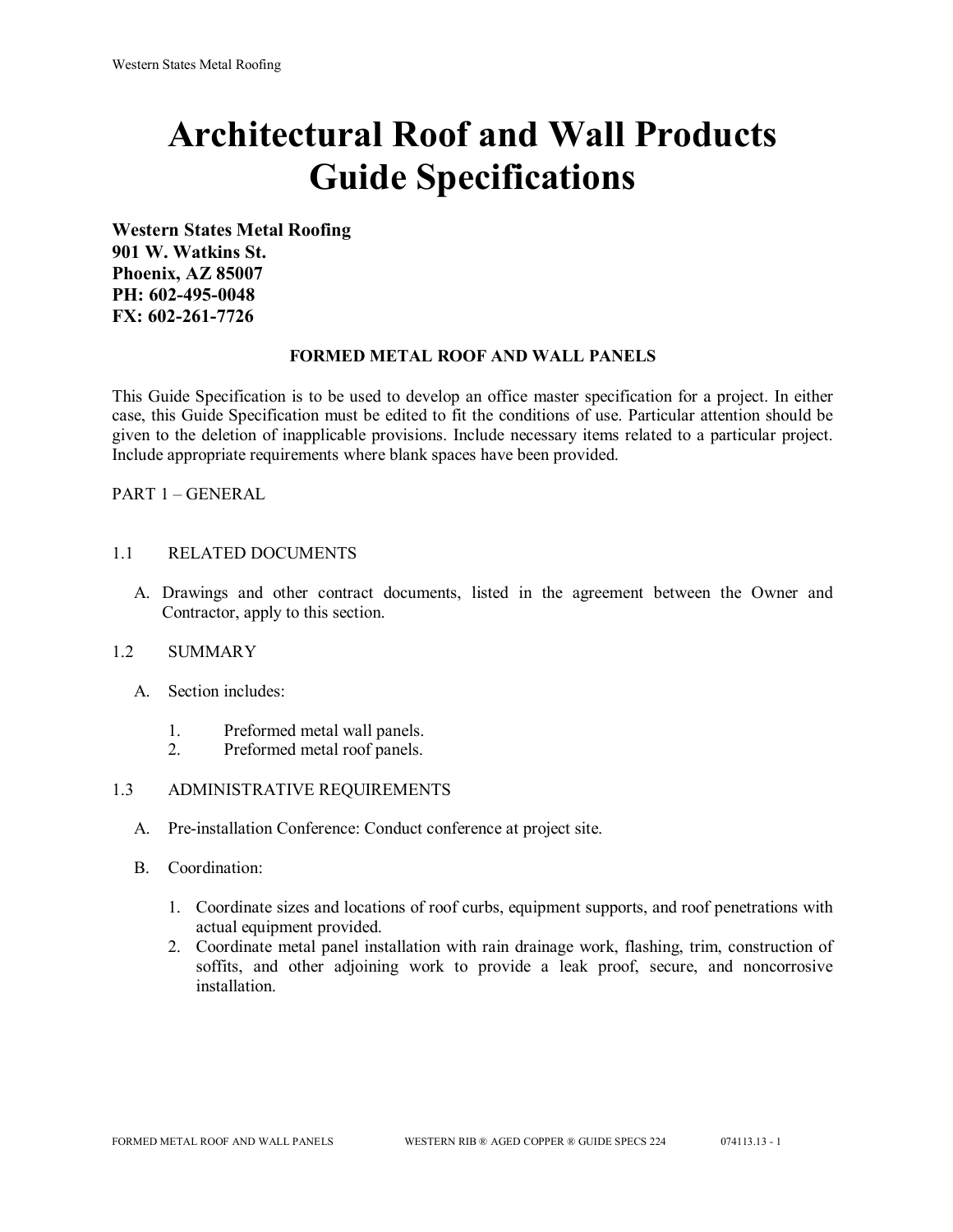#### 1.4 SUBMITTALS

- A. Product Data:
	- 1. Include construction details, material descriptions, dimensions of individual components and profiles and finishes for each type of panel and accessory.
- B. Shop Drawings:
	- 1. Include fabrication and installation layouts of metal panels; details of edge conditions, joints, panel profiles, corners, anchorages, attachment system, trim, flashings, closures, accessories and special details.
	- 2. Accessories: Include details of the flashing, trim, and anchorage systems, at a scale of not less than 1-1/2 inches per 12 inches.
- C. Samples:
	- 1. Metal Panels: 12 inches long by actual panel width. Include fasteners, closures, and other metal panel accessories.
- D. Qualification Data: For Installer.
- E. Product Test Reports: For each product, for tests performed by a qualified testing agency.
- F. Filed quality control reports.
- G. Sample Warranties: For special warranties.
- 1.5 QUALITY ASSURANCE
	- A. Installer Qualifications: An entity that employs installers and supervisors who have a minimum of 3 years' experience in the installation of metal roof / wall panels.
	- B. Mockups: Build mockup; to verify selections made under sample submittals and to demonstrate aesthetic effects and set quality standards for fabrication and installation.
- 1.6 DELIVERY, STORAGE AND HANDLING
	- A. Deliver components, metal panels and other manufactured items so as not to be damaged or deformed. Package metal panels for protection during transportation and handling.
	- B. Store metal panels in a manner to prevent bending, warping, twisting and surface damage.
	- C. Stack metal panels horizontally on platforms or pallets, covered with suitable weather tight and ventilated covering. Store metal panels to ensure dryness with positive slope for drainage of water. Do not store metal panels in contact with other materials that might cause staining, denting or other surface damage.
	- D. Retain strippable protective covering on metal panels during installation.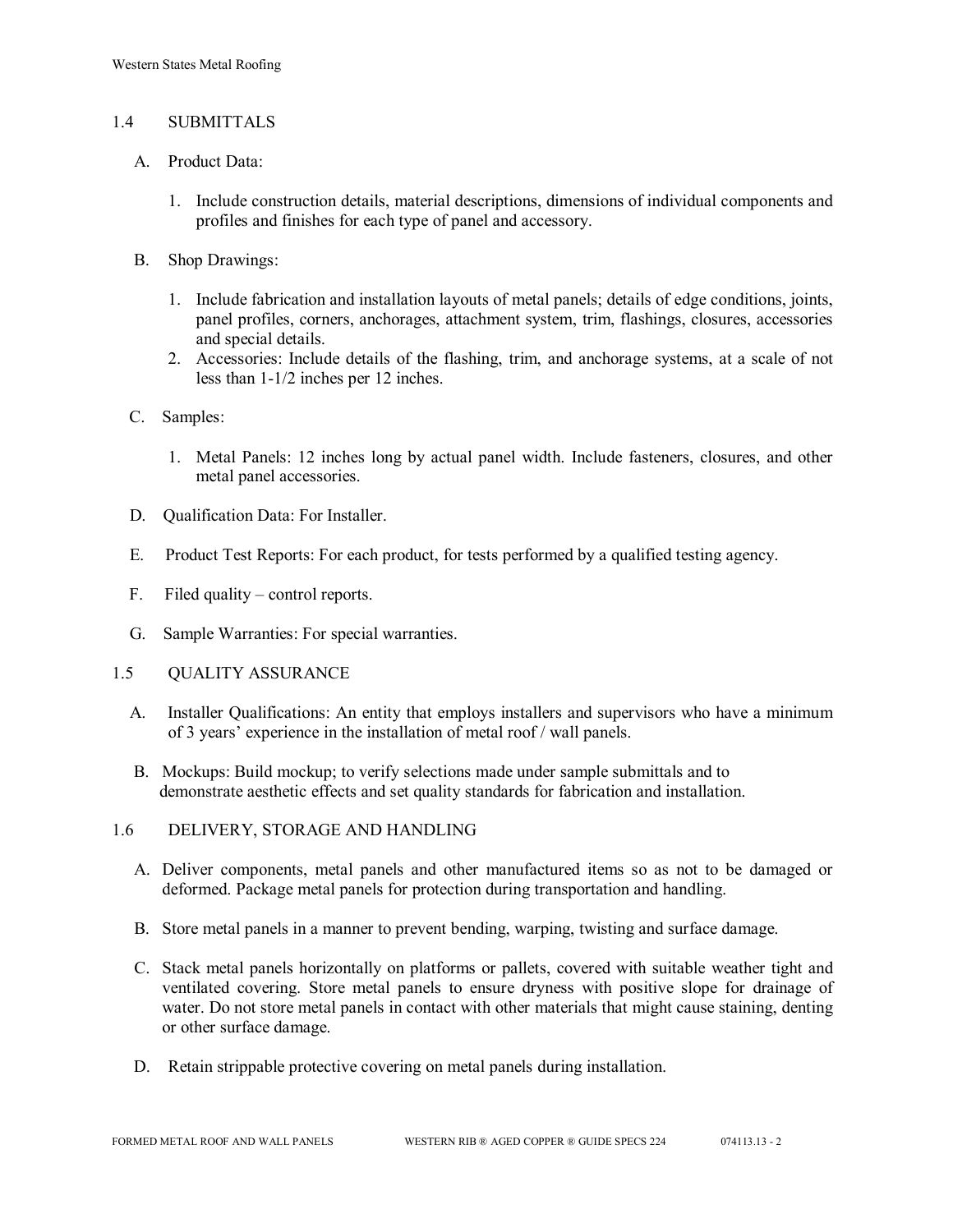#### 1.7 FIELD CONDITIONS

A. Weather Limitations: Proceed with installation only when existing and forecasted weather conditions permit assembly of metal panels to be performed according to manufacturers' written instructions and warranty requirements.

## 1.8 WARRANTY

- A. MANUFACTURER'S PRODUCT WARRANTY
	- 1. Manufacturer's standard coating performance warranty, as available for specified installation and environmental conditions. (Contact a WSMR Representative to determine actual warranty criteria)

#### B. CONTRACTORS WARRANTY

1. Warrant panels, flashings, sealants, fasteners, and accessories against defective materials and/ or workmanship, to remain watertight and weatherproof with normal usage for two (2) years following Project Substantial Completion date.

#### PART 2 – PRODUCTS

#### 2.1 MANUFACTURER

 A. Western States Decking, Inc., DBA - Western States Metal Roofing, 901 W. Watkins St., Phoenix, AZ 85007; Phone: (877) 787-5467; Fax: (602) 261-7726

Email: sales@metalforroofing.com Website: www.metalforroofing.com

B. Substitutions: In accordance with contract documents.

#### 2.2 METAL ROOF PANELS

- A. Western Rib ®; Tapered- Rib Profile, Exposed Fastener Metal Panels: metal panel consisting of formed metal sheet with trapezoidal ribs, installed by lapping edges of adjacent panels.
	- 1. Metal Panel Designation: Western Rib ® Panel
	- 2. Metallic- Coated Steel Sheet: Aluminum- zinc alloy- coated steel sheet minimum (Zincalume® or Galvalume®) complying with ASTM A 792/ A 792M, Class AZ50 coating designation; structural quality.
		- a. Nominal Thickness: [24 Gauge]
		- b. Exterior Finish Available In: Aged Copper ®
	- 3. Grade of Steel:
		- a. 24 Gauge Grade 50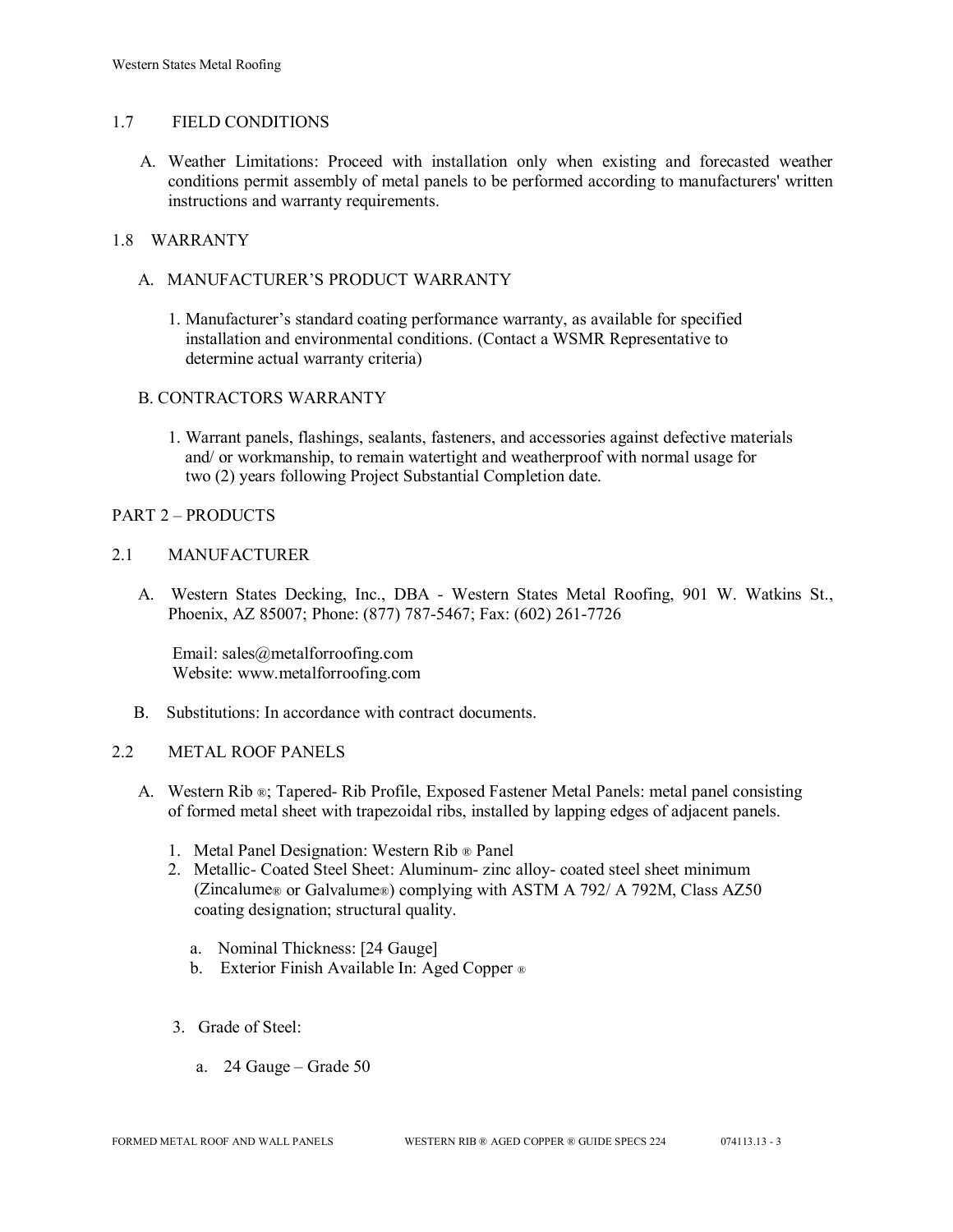- 4. Rib Spacing: 7.2 inches on center
- 5. Panel Coverage: 36 inches
- 6. Panel Height: 1.5 inches

#### 2.3 ACCESSORIES

- A. Self-Adhering, High- Temperature Underlayment: Provide self-adhering, cold applied, sheet underlayment, a minimum of 30 mils thick, specifically designed to withstand high metal temperatures beneath metal roofing. Provide primer when recommended by underlayment manufacturer.
	- 1. Thermal Stability: Stable after testing at 220 deg F; ASTM D 1970.
	- 2. Low- Temperature Flexibility: Passes after testing at minus 20 deg F; ASTM D 1970.
- B. Miscellaneous Metal Sub framing and Furring: ASTM C 645; cold formed, metallic- coated steel sheet, ASTM A 653/ A 653M, G90 coating designation or ASTM A 792/ A 792M, Class AZ55 aluminum- zinc alloy coating designation unless otherwise indicated. Provide manufacture's standard sections as required for support and alignment of metal panel system.
- C. Panel accessories: Provide components required for a complete, weather tight panel system including trim, clips, flashings, sealants, gaskets, fillers, closure strips, and similar items. Match material and finish of metal panels unless otherwise indicated.
	- 1. Closures: Provide closures at eaves and ridges, fabricated of same metal as metal panels.
	- 2. Backing Plates; Provide metal backing plates at panel end splices, fabricated from material recommended by manufacturer.
	- 3. Closure Strips: Closed-cell, expanded, cellular, rubber or cross linked, polyolefin-foam or closed-cell laminated polyethylene; minimum I -inch-thick, flexible closure strips; cut or pre-molded to match metal panel profile. Provide closure strips where indicated or necessary to ensure weather tight construction.
- D. Flashing and Trim: Provide flashing and trim formed from same material as metal panels as required to seal against weather and to provide finished appearance. Finish flashing and trim with same finish systems adjacent metal panels.
- E. Panel Fasteners: Self-tapping screws designed to withstand design loads. Provide EPDM or PVC sealing washers for exposed fasteners.
- F. Panel Sealants: Provide sealant type recommended by manufacturers that are compatible with panel materials, are non-staining and do not damage panel finish.
- G. Metal Protection: When dissimilar metals contact each other or corrosive substrates, protect against galvanic.

#### 2.4 FABRICATION

 A. General: Fabricate and finish metal panels and accessories at the factory, by manufacturers Standard procedures and processes, as necessary to fulfill indicated performance requirements demonstrated by laboratory testing. Comply with indicated profiles and with dimensional and structural requirements.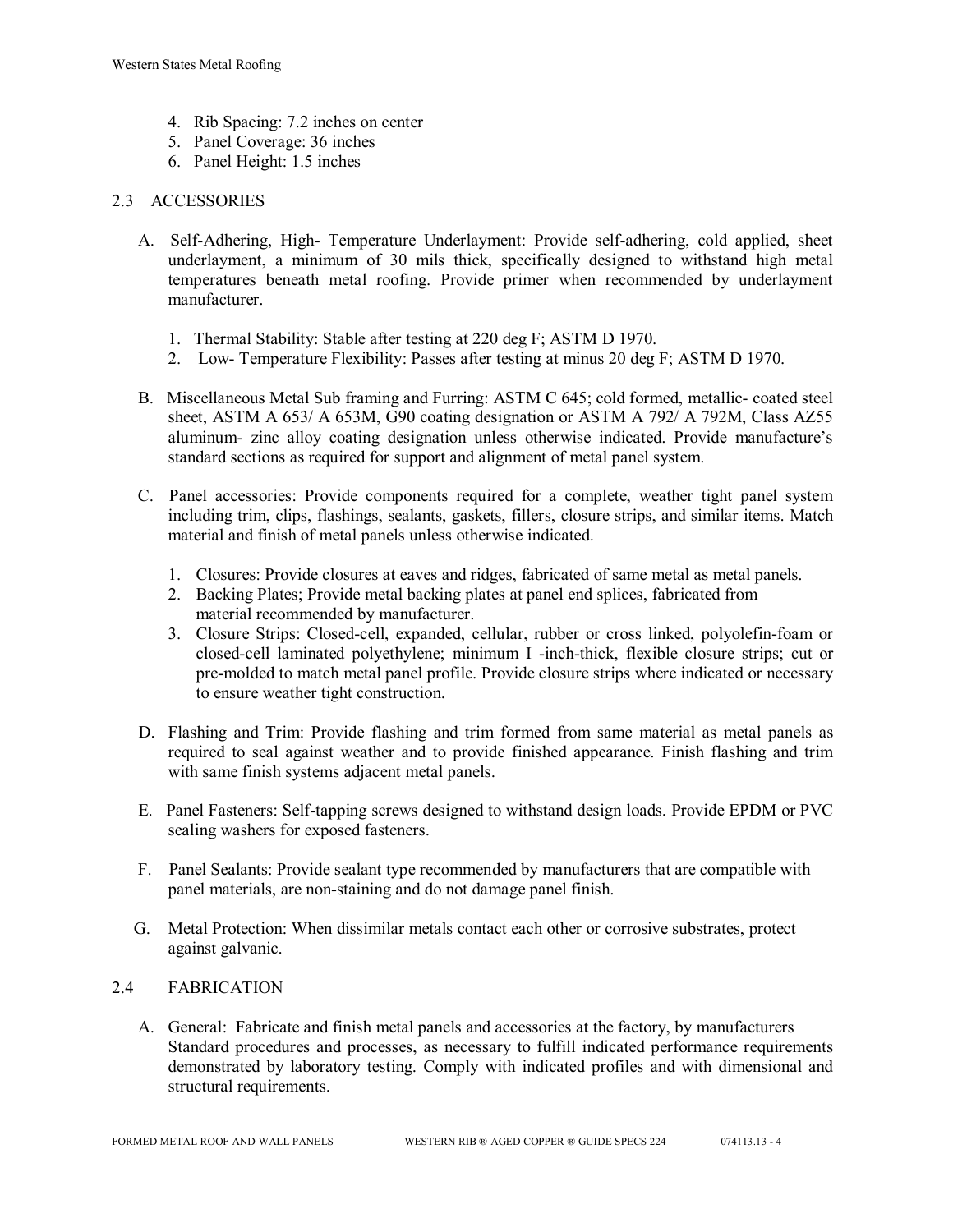- B. Provide panel profile, including major ribs and intermediate stiffening ribs, if any, for full length of panel.
- C. Sheet Metal Flashing and Trim: Fabricate flashing and trim to comply with manufacturer's recommendations and recommendation in SMACNA's "Architectural Sheet Metal Manual" that apply to design, dimensions, metal, and other characteristics of item indicated.

## 2.5 FINISHES

- A. Protect mechanical and painted finishes on exposed surfaces from damage by applying a strippable, temporary protective covering before shipping.
- B. Appearance of Finished Work: Variations in appearance of abutting or adjacent pieces are acceptable if they are within one- half of the range of approved Samples. Noticeable variations in same piece are unacceptable. Variations in appearance of other components are acceptable if they are within the range of approved Samples and are assembled or installed to minimize contrast.
- C. Steel Panels Finish:
	- 1. Exterior Finish: Sherwin- Williams Coil Coatings Fluropon® Effects Print LG: Polyvinylidine Fluoride, full 70 percent PVDF, substrate Galvalume, consisting of a bakedon 0.2 to 0.3 mil corrosion primer, and a baked on 0.70 – 0.80 mil Fluropon (70% PVDF) base coat, and a baked on  $0.15 - 0.25$  mil PVDF ink, and a  $0.4 - 0.5$  mil Fluropon (70%) PVDF) Clearcoat with a specular gloss of 8 to 15 when tested in accordance with ASTM D523 at 60 degrees.
	- 2. Interior Finish: Standard Polyester backer finish consisting of  $0.15 0.25$  primer coat and a  $0.30 - 0.40$  mil wash coat with a minimum total dryfilm thickness of  $0.45 - 0.65$  mil.

#### PART 3- EXECUTION

#### 3.1 EXAMINATION

- A. Examine substrates, area, and conditions, with installer present, for compliance with requirements for installation tolerances, metal panel supports, and other conditions affecting performance of the work.
	- 1. Examine primary and secondary roof framing to verify that rafters, purlins, angles, channels, and other structural panel support members and anchorages have been installed within alignment tolerances required by metal roof panel manufacturer.
	- 2. Examine solid roof sheathing to verify that sheathing joints are supported by framing or blocking and that installation is within flatness tolerances required by metal roof panel manufacture.
		- a. Verify that air or water-resistive barriers have been installed over sheathing or backing substrate to prevent air infiltration or water penetration.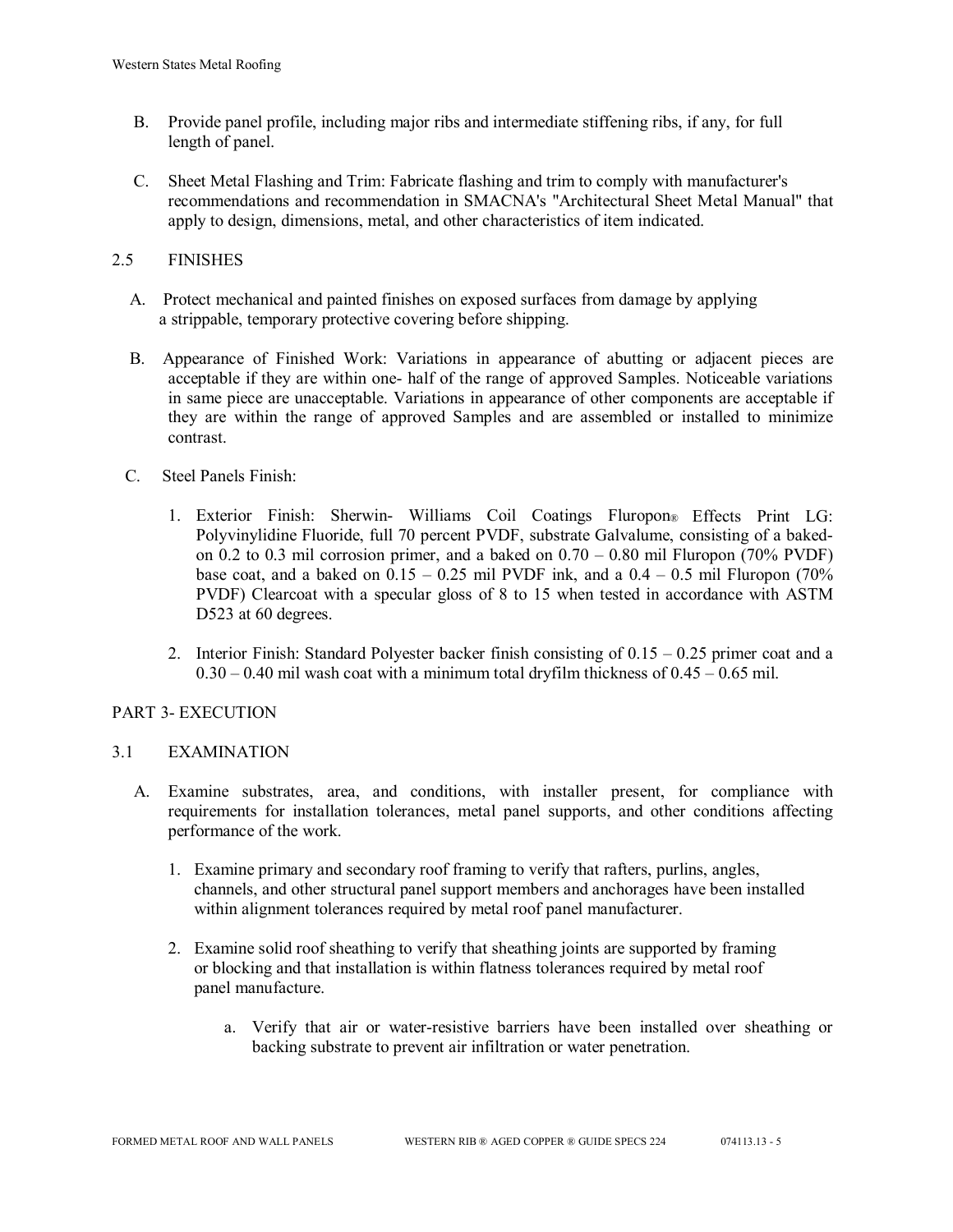- B. Examine roughing-in for components and systems penetrating metal panels to verify actual locations of penetrations relative to seam locations of metal panels before installation.
- C. Proceed with installation only after unsatisfactory conditions have been corrected.

#### 3.2 PREPARATION

 A. Miscellaneous Supports: Install sub framing, furring and other miscellaneous panel support members and anchorage according to ASTM C 754 and metal panel manufacturer's written recommendations.

## 3.3 UNDERLAYMENT INSTALLATION

- A. Self- Adhering Sheet Underlayment: Apply primer if required by manufacturer. Comply with temperature restrictions of underlayment manufacturer for installation. Apply at locations indicated on Drawings, wrinkle free, in shingle fashion to shed water, and with end laps of not less than 6 inches staggered 24 inches between courses. Overlap side edges not less than 3- ½ inches. Roll laps with roller. Cover underlayment within 14 days.
- B. Felt Underlayment: Apply at locations indicated [below] [on drawings], in shingle fashion to shed water. And with lapped joints of not less than 2 inches.
	- 1. Apply over the entire roof surface.
	- 2. Apply on roof not covered by self- adhering sheet underlayment. Lap over edges of self adhering sheet underlayment not less than 3 inches, in shingle fashion to shed water.
- C. Slip Sheet: Apply slip sheet over underlayment before installing metal roof panels.
- D. Flashings: Install flashings to cover underlayment to comply with requirements specified in Section 076200 "Sheet Metal Flashing and Trim."

#### 3.4 METAL PANEL INSTALLATION

- A. General: Install metal panels according to manufacturer's written instructions in orientation, sizes, and locations indicated. Install panels perpendicular to supports unless otherwise indicated. Anchor metal panels and other components of the work securely in place, with provisions for thermal and structural movement.
	- 1. Shim or otherwise plumb substrates receiving metal panels.
	- 2. Flash and seal metal panels at perimeter of all openings. Fasten with self-tapping screws. do not begin installation until air or water- resistive barriers and flashings that are concealed by metal panels are installed.
	- 3. Install screw fasteners in predrilled holes.
	- 4. Locate and space fastenings in uniform vertical and horizontal alignment.
	- 5. Install flashing and trim as metal panel work proceeds.
	- 6. Locate panel splices over, but not attached to, structural supports. Stagger panel splices and end laps to avoid a four – panel lap splice condition.
	- 7. Align bottoms of metal panels and fasten with blind rivets, bolts, or self- tapping screws. Fasten flashings and trim around openings and similar elements with self-tapping screws.
	- 8. Provide weather tight escutcheons for pipe—and conduit- penetrating panels.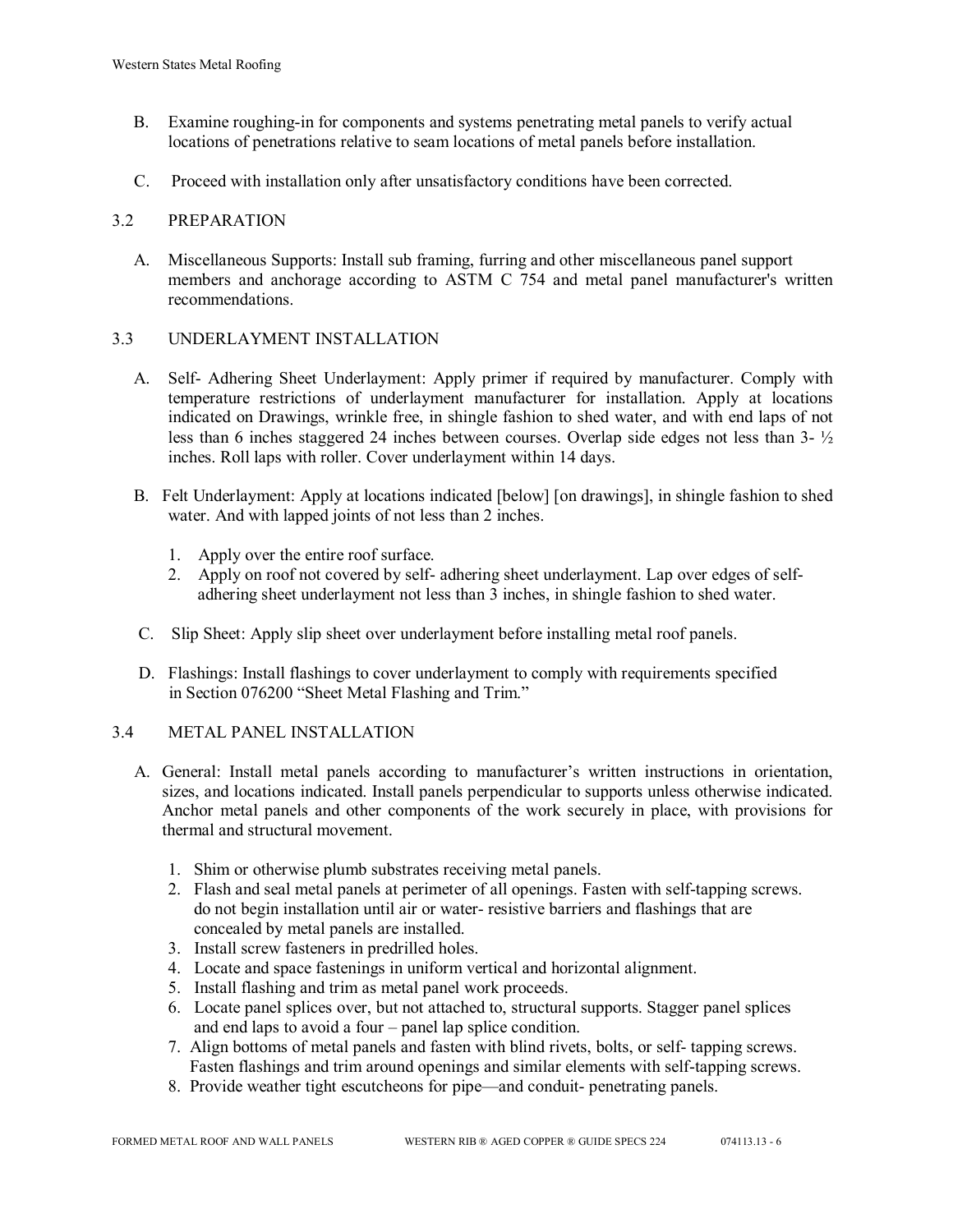#### B. Fasteners:

- 1. Steel Panels: Use galvanized steel fasteners.
- C. Metal Protection: When dissimilar metals contact each other or corrosive substrates, protect against galvanic action.
- D. Lap-Seam Metal Panels: Fasten metal panels to supports with fasteners at each lapped joint at location and spacing recommended by manufacturer.
	- 1. Lap ribbed or fluted sheets one full rib. Apply panels and associated items true to line for neat and weather tight enclosure.
	- 2. Provide metal backed washers under heads of exposed fasteners bearing on weather side of metal panels.
	- 3. Locate and space exposed fasteners in uniform vertical and horizontal alignment. Use proper tools to obtain controlled uniform compression for positive seal without rupture of washer.
	- 4. Install screw fasteners with power tools having controlled torque adjusted to compress Washer tightly without damage to washer, screw threads or panels. Install screws in predrilled holes.
	- 5. Flash and seal pans with weather closures at perimeter of all openings.
- E. Accessory Installation: install accessories with positive anchorage to building and weather tight Mounting, and provide for thermal expansion. Coordinate installation with flashings and other components.
	- 1. Install components, required for a complete metal panel system including trim, copings, corners, seam covers, flashings, sealants, gaskets, fillers, closure strips and similar items. Provide types indicated by metal wall panel manufacturer; or, if not indicated, provide types recommended by metal panel manufacturer.
- F. Flashing and Trim: Comply with performance requirements manufacturer's written installation instructions, and SMACNA's "Architectural Sheet Metal Manual." Provide concealed fasteners where possible, and set units true to line and level. Install work with laps, joints and seams that are permanently watertight.
	- 1. Install exposed flashing and trim that is without buckling and tool marks, and that is true to line and levels indicated, with exposed edges folded back to form hems. Install sheet metal flashing and trim to fit substrates and achieve waterproof performance.
	- 2. Expansion Provisions: Provide for thermal expansion of exposed flashing and trim. Space movement joint at a maximum of 10 feet with no joints allowed within 24 inches of corner or intersection. Where lapped expansion provisions cannot be used or would not be sufficiently waterproof, form expansion joints of intermeshing hooked flanges, not less than 1 inch deep, filled with mastic sealant (concealed within joints).

#### 3.5 ERECTION TOLERANCES

A. Installation Tolerances: Shim and align metal panel units within installed tolerance of  $\frac{1}{4}$  inch in 20 feet on slope and location lines and within 1/8- inch offset of adjoining faces and of alignment of matching profiles.